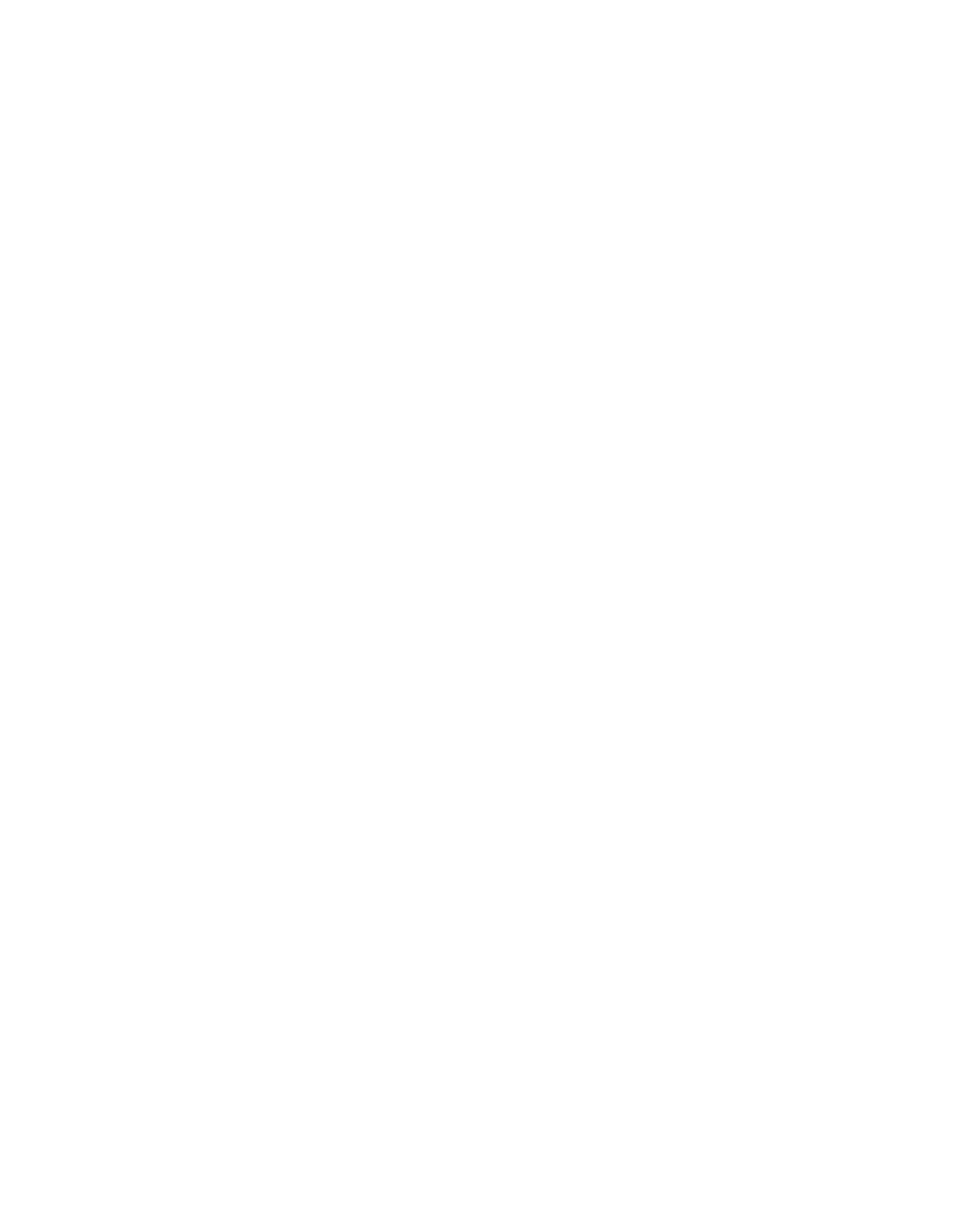| Legislative File Info.    |                |  |  |  |
|---------------------------|----------------|--|--|--|
| File ID Number:           | 21-3023        |  |  |  |
| <b>Introduction Date:</b> | 1/12/2022      |  |  |  |
| <b>Enactment Number:</b>  | 22-0014        |  |  |  |
| <b>Enactment Date:</b>    | $1/12/2022$ os |  |  |  |

Passed and Adopted by the Board of Education of the Oakland Unified School District, this 12th day of January 2022, by the following vote:

| PREFERENTIAL AYE:             | None                                                                                                                |
|-------------------------------|---------------------------------------------------------------------------------------------------------------------|
| <b>PREFERENTIAL NOE:</b>      | None                                                                                                                |
| PREFERENTIAL ABSTENTION: None |                                                                                                                     |
| PREFERENTIAL RECUSED:         | None                                                                                                                |
| AYES:                         | VanCedric Williams, Clifford Thompson, Aimee Eng, Vice President Benjamin "Sam" Davis,<br><b>President Gary Yee</b> |
| NOES:                         | None                                                                                                                |
| ABSTAINED:                    | Mike Hutchinson                                                                                                     |
| RECUSED:                      | None                                                                                                                |
| ABSENT:                       | Student Director Pal, Student Director Gallegos-Chavez, Shanthi Gonzales                                            |

## **CERTIFICATION**

We hereby certify that the foregoing is a full, true and correct copy of a Resolution passed at a Regular Meeting of the Board of Education of the Oakland Unified School District held on *\_\_\_\_\_* January 12 \_\_\_\_, 2022.

| <b>Legislative File</b> |                |  |  |  |
|-------------------------|----------------|--|--|--|
| File ID Number:         | 21-3023        |  |  |  |
| Introduction Date:      | 1/12/2022      |  |  |  |
| Enactment               | 22-0014        |  |  |  |
| Number:                 |                |  |  |  |
| <b>Enactment Date:</b>  | $1/12/2022$ os |  |  |  |

## **OAKLAND UNIFIED SCHOOL DISTRICT**

Gary Yee President, Board of Education

\_\_\_\_\_\_\_\_\_\_\_\_\_\_\_\_\_\_\_\_\_\_\_\_\_\_\_\_\_\_\_\_\_\_\_\_\_\_\_\_\_\_\_

\_\_\_\_\_\_\_\_\_\_\_\_\_\_\_\_\_\_\_\_\_\_\_\_\_\_\_\_\_\_\_\_\_\_\_\_\_\_\_\_\_\_\_